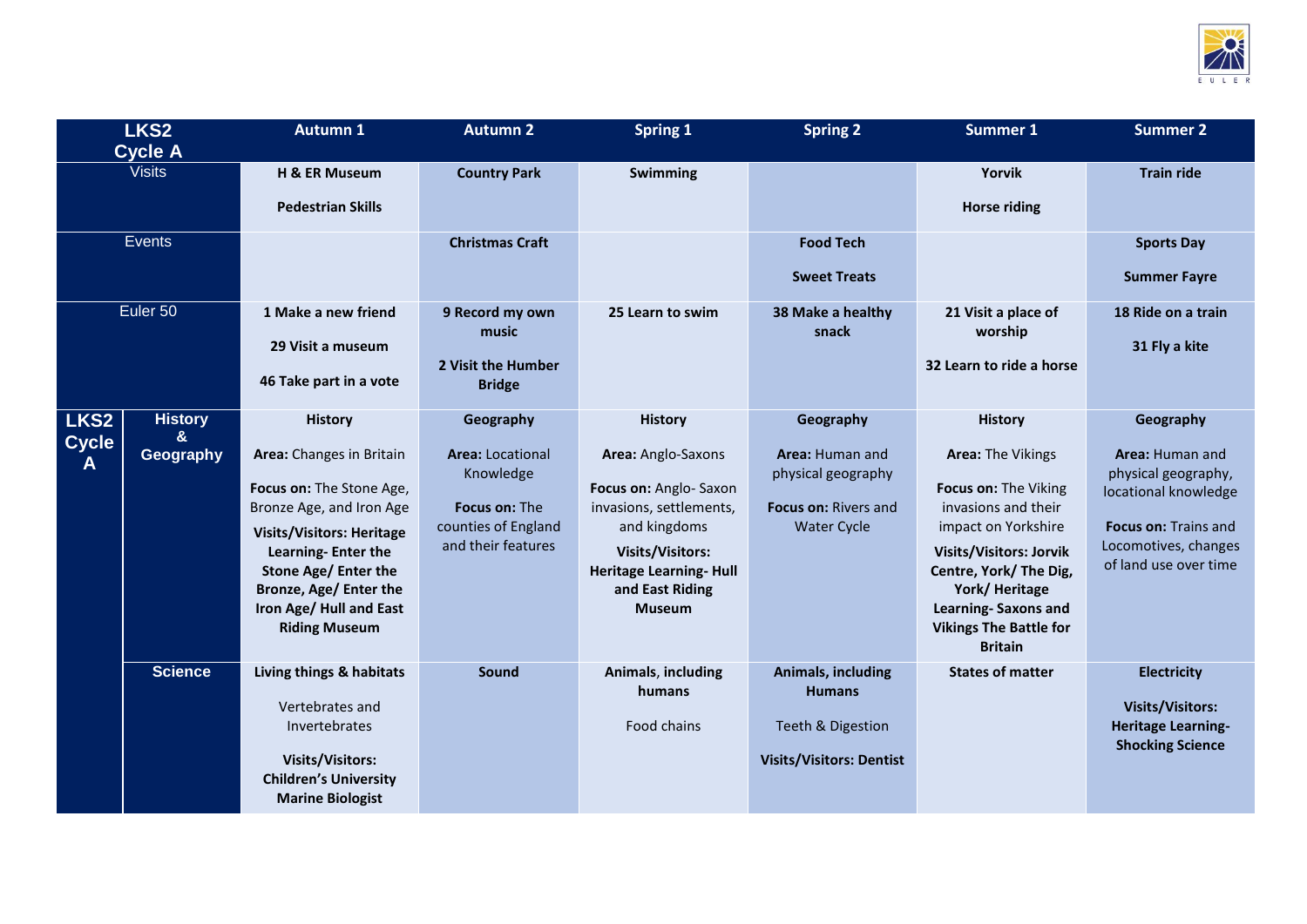

| <b>Art</b>     | <b>Style: Stone Age Printing</b>                                                                                                                                |                                                                  | <b>Style: Abstract Portraits</b>                                                                  | Style: Sculpture                                                                                                                            | Style: Pop Art                                                                                                                    | <b>Style: Digital Media</b>                                                                                                                                                        |
|----------------|-----------------------------------------------------------------------------------------------------------------------------------------------------------------|------------------------------------------------------------------|---------------------------------------------------------------------------------------------------|---------------------------------------------------------------------------------------------------------------------------------------------|-----------------------------------------------------------------------------------------------------------------------------------|------------------------------------------------------------------------------------------------------------------------------------------------------------------------------------|
|                | Artist: Andy Warhol                                                                                                                                             |                                                                  | Artist: Picasso                                                                                   | <b>Artist: Henry Moore</b>                                                                                                                  | Artist: Keith Haring                                                                                                              | Artist:                                                                                                                                                                            |
|                | Skill focus: Repeating<br>patterns, negative and<br>positive stencilling<br>Outcome: A series of<br>repeated printed<br>patterns using negative<br>and positive |                                                                  | Skill focus: Painting<br>Outcome: A self-<br>portrait in the style of<br><b>Picasso</b>           | Skill focus: Control of<br>modelling using clay<br>and card to represent<br>the human figure<br>Outcome: A sculpture<br>of the human figure | Skill focus: Drawing,<br>comic style, position<br>and action<br><b>Outcome: Action</b><br>scenes in the style of<br><b>Haring</b> | <b>Skill focus: Capturing</b><br>images with digital<br>camera, use of green<br>screen<br><b>Outcome: Photo</b><br>montage around the<br>theme of trains and<br><b>locomotives</b> |
| <b>D&amp;T</b> | <b>Skill Focus: Food</b><br>technology<br><b>Outcome: Savoury Bakes</b>                                                                                         | <b>Skill Focus: Structures</b><br><b>Outcome: Photo</b><br>frame |                                                                                                   | <b>Skill Focus: Food</b><br>technology<br><b>Outcome: Sweet Treats</b>                                                                      | <b>DT Week</b><br><b>Focus: Magnetics</b>                                                                                         | <b>DT Week</b><br><b>Focus: Electronics</b>                                                                                                                                        |
| RE             | 3.1: Remembering                                                                                                                                                |                                                                  | 3.2: Faith founders                                                                               |                                                                                                                                             | <b>3.3: Encounters</b>                                                                                                            |                                                                                                                                                                                    |
|                | Key learning experience: Interview a faith<br>member about festivals and celebrations                                                                           |                                                                  | Holi-18.03.2022<br>Key learning experience: Interview faith<br>members to learn of their teaching |                                                                                                                                             | Key learning experience: Visit a non-Christian<br>place of worship to compare with local church                                   |                                                                                                                                                                                    |
| <b>Jigsaw</b>  | Being me in my world                                                                                                                                            | <b>Celebrating</b><br>difference                                 | <b>Dreams and goals</b>                                                                           | <b>Healthy me</b>                                                                                                                           | <b>Relationships</b>                                                                                                              | <b>Changing me</b>                                                                                                                                                                 |
| <b>Music</b>   | Let Your Spirit Fly                                                                                                                                             | <b>Glockenspiel Stage 1</b>                                      | <b>Three Little Birds</b>                                                                         | <b>The Dragon Song</b>                                                                                                                      | <b>Bringing Us Together</b>                                                                                                       | <b>Reflect, Rewind and</b><br><b>Replay</b>                                                                                                                                        |
| <b>PE</b>      | <b>Invasion - Basketball</b><br>and football                                                                                                                    | <b>Invasion - Hockey</b><br>and Football                         | Gym                                                                                               | <b>Strike and Field</b>                                                                                                                     | <b>Net Games</b>                                                                                                                  | <b>Athletics</b>                                                                                                                                                                   |
|                | (Pass for Possession)                                                                                                                                           | (Dribbling to invade)                                            | (Symmetrical Shapes)                                                                              | (Striking and Exploring)                                                                                                                    | (Over the Net)                                                                                                                    | (Being an Athlete)                                                                                                                                                                 |
|                |                                                                                                                                                                 |                                                                  |                                                                                                   |                                                                                                                                             |                                                                                                                                   |                                                                                                                                                                                    |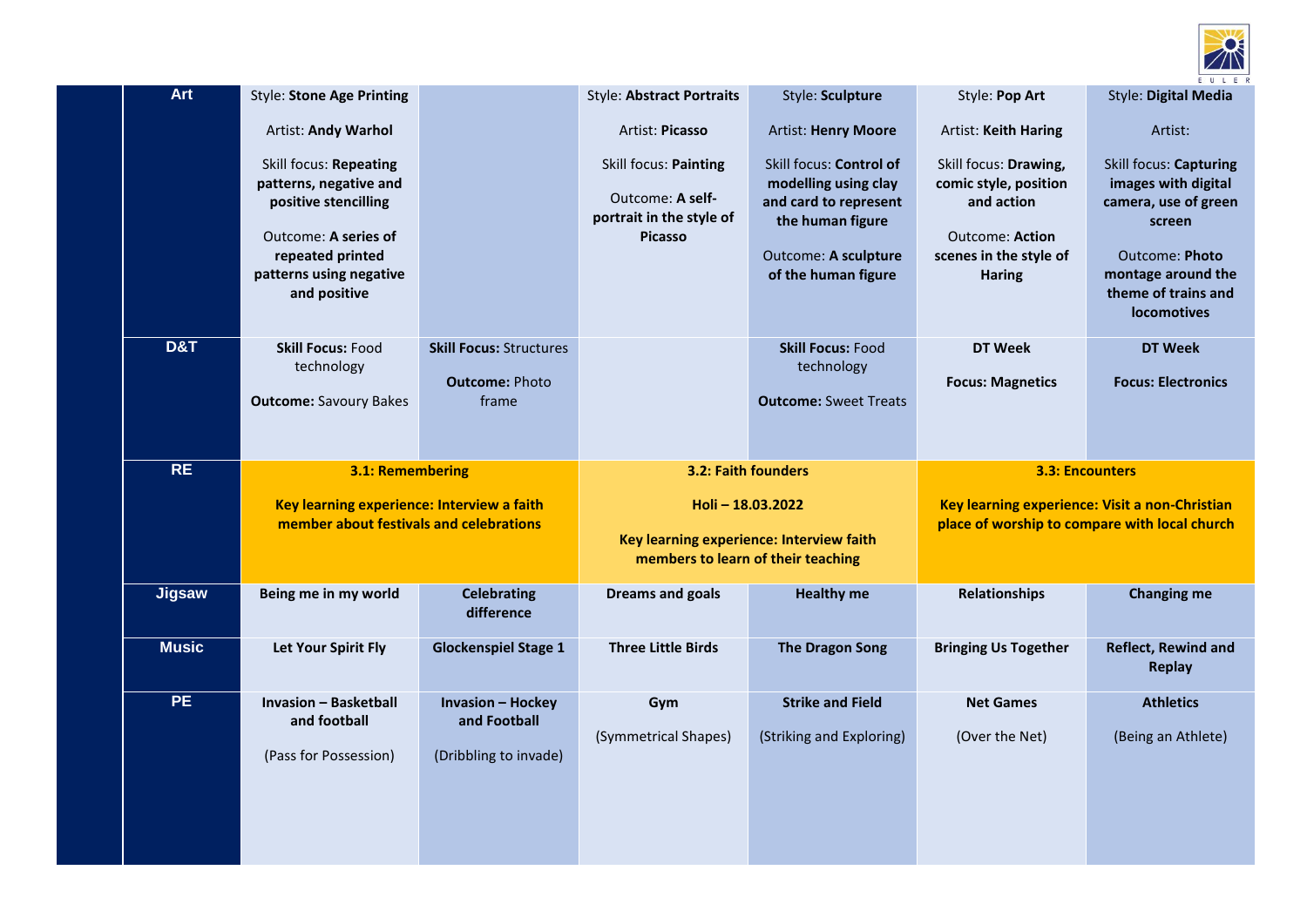

| LKS <sub>2</sub><br><b>Cycle B</b> | <b>Autumn 1</b>                                                                                                                                    | <b>Autumn 2</b>                                                                                        | <b>Spring 1</b>                                                                                                                                                                    | <b>Spring 2</b>                                                                                                                                                                                            | Summer 1                                                                                                                                                 | <b>Summer 2</b>                                                                                                                                                                                                                                        |
|------------------------------------|----------------------------------------------------------------------------------------------------------------------------------------------------|--------------------------------------------------------------------------------------------------------|------------------------------------------------------------------------------------------------------------------------------------------------------------------------------------|------------------------------------------------------------------------------------------------------------------------------------------------------------------------------------------------------------|----------------------------------------------------------------------------------------------------------------------------------------------------------|--------------------------------------------------------------------------------------------------------------------------------------------------------------------------------------------------------------------------------------------------------|
| <b>Visits</b>                      |                                                                                                                                                    | <b>Hull Fair walk</b>                                                                                  | <b>Hull Centre/Beverley</b><br>Swimming                                                                                                                                            | <b>Hands on Roman</b><br><b>Experience</b><br><b>The Deep</b>                                                                                                                                              | <b>Horse riding</b>                                                                                                                                      |                                                                                                                                                                                                                                                        |
| Events                             | <b>Heritage Learning</b><br><b>Fossils Rocks</b>                                                                                                   | <b>Christmas Craft</b>                                                                                 |                                                                                                                                                                                    | <b>Egyptian mask making</b>                                                                                                                                                                                | <b>Food Tech (foods from</b><br>Europe)                                                                                                                  | <b>Sports Day</b><br><b>Summer Fayre</b>                                                                                                                                                                                                               |
| Euler 50                           | 1 Make a new friend<br>38 Make a healthy snack<br>46 Take part in a vote                                                                           |                                                                                                        | 25 Learn to swim                                                                                                                                                                   | 4 Visit the penguins at<br><b>The Deep</b>                                                                                                                                                                 | 37 Be a pen pal<br>35 Do a community<br>good dead<br>15 Go green for my<br>community<br>32 Learn to ride a horse                                         | 31 Fly a Kite                                                                                                                                                                                                                                          |
| <b>History</b><br>&<br>Geography   | Geography<br>Area: Human and<br>Physical Geography<br>Focus on: Mountains,<br><b>Volcanoes and</b><br>Earthquakes<br><b>Visits/Visitors: Magma</b> | <b>History</b><br><b>Hull Fair</b>                                                                     | Geography<br><b>Area: Locational</b><br>Knowledge<br>Focus on: Field study of<br>city centre vs town<br>building use<br><b>Visits/Visitors: Hull and</b><br><b>Beverley visits</b> | <b>History</b><br><b>Area: Earliest</b><br>Civilization<br>Focus on: Ancient Egypt<br><b>Visits/Visitors:</b><br><b>Heritage Learning-</b><br>Mummification/<br><b>Discover Egyptian</b><br><b>Writing</b> | Geography<br><b>Area: Locational</b><br>Knowledge<br>Focus on: Europe, its<br>environmental regions,<br>countries, human and<br>physical characteristics | <b>History</b><br><b>Area: The Roman</b><br>Empire<br>Focus on: Why was the<br>Roman Empire so<br>powerful?<br><b>Visits/Visitors:</b><br><b>Heritage Learning-</b><br><b>Hands on Roman</b><br><b>Evidence/ Hull and East</b><br><b>Riding Museum</b> |
| <b>Science</b>                     |                                                                                                                                                    | Plants: Planting and harvesting vegetables at different points of the year, 1-2 hours across each term |                                                                                                                                                                                    |                                                                                                                                                                                                            |                                                                                                                                                          |                                                                                                                                                                                                                                                        |
|                                    | <b>Rocks</b><br><b>Visits/Visitors: Heritage</b><br><b>Learning-Fossils Rock</b>                                                                   | Light                                                                                                  | Animals, including<br>humans                                                                                                                                                       | <b>Animals</b><br>Focus on: Health and<br>nutrition                                                                                                                                                        | <b>Forces and Magnets</b><br><b>Visits/Visitors:</b><br><b>Heritage Learning-</b>                                                                        | <b>Plants</b>                                                                                                                                                                                                                                          |